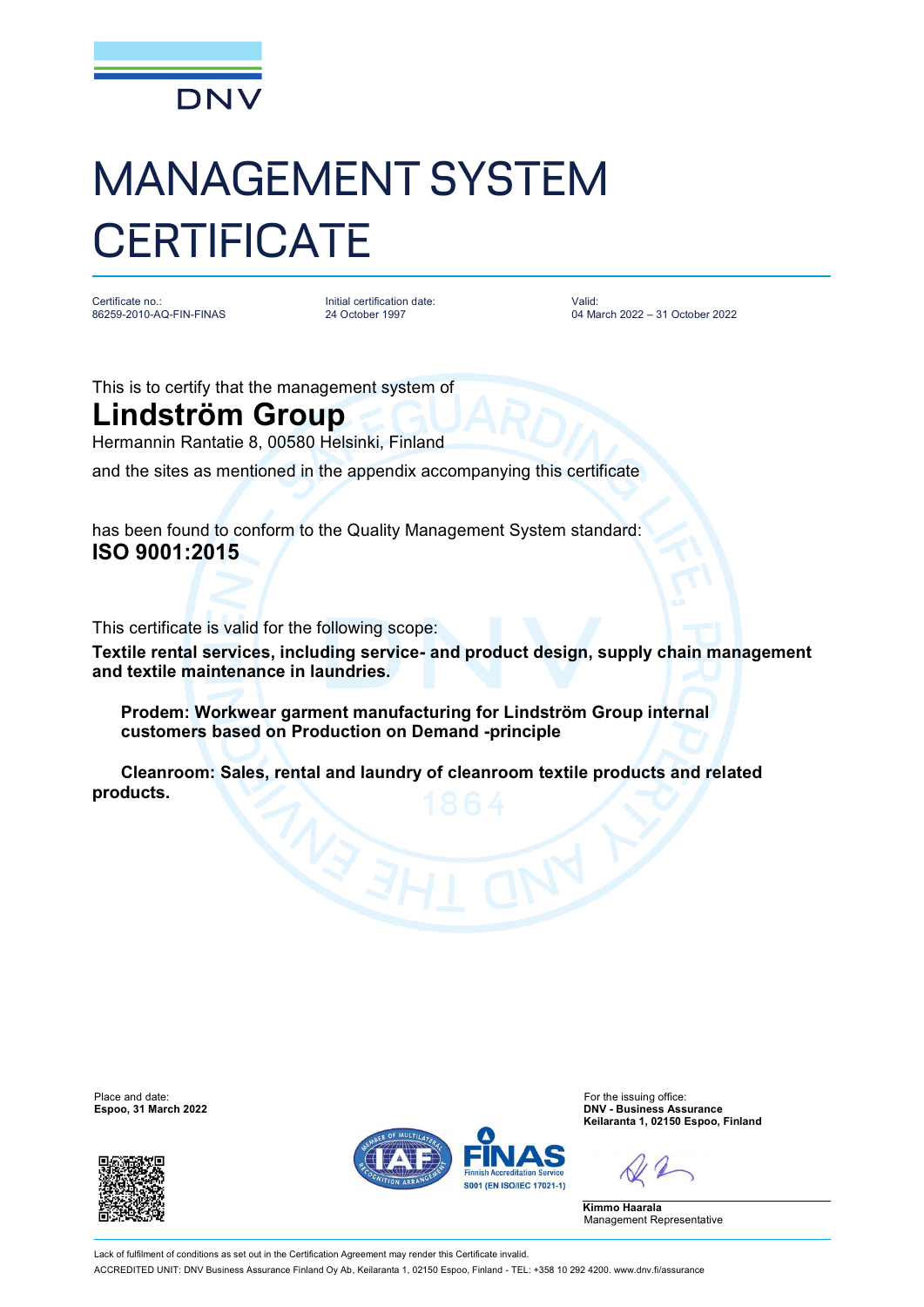

## **Appendix to Certificate**

## **Lindström Group**

Locations included in the certification are as follows:

| <b>Site Name</b>                                                                | <b>Site Address</b>                                                                                                                | <b>Site Scope</b>                                                                                                                                                                                                                                                                                                                                                           |
|---------------------------------------------------------------------------------|------------------------------------------------------------------------------------------------------------------------------------|-----------------------------------------------------------------------------------------------------------------------------------------------------------------------------------------------------------------------------------------------------------------------------------------------------------------------------------------------------------------------------|
| Lindström Group                                                                 | Hermannin Rantatie 8, 00580 Helsinki,<br>Finland<br><b>EGUAI</b>                                                                   | Textile rental services, including service-<br>and product design, supply chain<br>management<br>and textile maintenance in laundries.<br>Prodem: Workwear garment<br>manufacturing for Lindström Group internal<br>customers based on Production on<br>Demand -principle<br>Cleanroom: Sales, rental and laundry<br>of cleanroom textile products and related<br>products. |
| FLLC Lindstrom, (Minsk, Belarus)                                                | S.Kovalevskaya Lane 62 - 52, Minsk,<br>Belarus, 220014                                                                             | <b>Workwear Services.</b>                                                                                                                                                                                                                                                                                                                                                   |
| Lindstrom EOOD (Sofia, Bulgaria)                                                | 2J Vitinya Str., Hadji Dimitar district, 1517,<br>Sofia, Bulgaria                                                                  | Workwear Services, Mat Services.                                                                                                                                                                                                                                                                                                                                            |
| Lindstrom (Beijing) Co., Ltd. (Beijing,<br>China)                               | Building 1, No.12 Shun Hang Road,<br>Beijing Airport Logistics Park Shunyi<br>District Beijing China 101300                        | Workwear services, Cleanroom services:<br>Sales, rental and laundry of cleanroom<br>textile products and related products.                                                                                                                                                                                                                                                  |
| <b>Lindstrom Textile Leasing Service</b><br>(Chengdu) Co., Ltd (Chengdu, China) | No799, Kexing Road, Chengdu Cross-Strait<br>Science and Technology Industry<br>Development Park Wenjiang District<br>Chengdu China | <b>Workwear Services.</b>                                                                                                                                                                                                                                                                                                                                                   |
| Lindstrom (Shanghai) Co., Ltd. (Shanghai,<br>China)                             | Building 7, No. 235, Bai'an Road, Jiading<br>Distric Shanghai China 201814                                                         | Workwear services, Cleanroom services:<br>Sales, rental and laundry of cleanroom<br>textile products and related products.                                                                                                                                                                                                                                                  |
| Lindstrom (Suzhou) Enterprise Service<br>Co., Ltd. (Suzhou, China)              | Block T, Unit 6-10, Ascendas-Xinsu<br>Square II, 128 Xingpu Road, SIP, Suzhou,<br>Jiangsu, China                                   | <b>Workwear Services.</b>                                                                                                                                                                                                                                                                                                                                                   |
| Lindström d.o.o. (Zagreb, Croatia)                                              | Kovinska 4a, 10090 Zagreb, Croatia                                                                                                 | Workwear Services, Mat Services                                                                                                                                                                                                                                                                                                                                             |
| Lindström S.r.o. (Olomouc, Czech)                                               | Balcárkova 33, Nová ulice, 77900<br>Olomouc, Czech Republic                                                                        | Workwear Services, Mat Services                                                                                                                                                                                                                                                                                                                                             |
| Lindström s.r.o. (Žebrák, Czech)                                                | Skandinávská 999 (POB 22), 26753<br>Žebrák, Czech Republic                                                                         | Workwear Services, Mat Services                                                                                                                                                                                                                                                                                                                                             |
| Lindström OÜ (Loo, Estonia)                                                     | Kuusiku tee 28, Loo 74201 Harjumaa,<br>Estonia                                                                                     | Workwear Services, Mat Services,<br><b>Industrial Wiper Services</b>                                                                                                                                                                                                                                                                                                        |
| Lindström OÜ (Tartu, Estonia)                                                   | Vabriku 7/9, 60511 Vahi küla, Estonia                                                                                              | Workwear Services, Mat services,<br>Washroom services, Industrial Wiper<br>Services.                                                                                                                                                                                                                                                                                        |
| Lindström Oy (Koskelo, Finland)                                                 | Koskelonkuja 2, 02920 Espoo, Finland                                                                                               | <b>Mat Services</b>                                                                                                                                                                                                                                                                                                                                                         |
| Lindström Oy (Hollola, Finland)                                                 | Vanha Messiläntie 3, 15860 Hollola,<br>Finland                                                                                     | Mat Services                                                                                                                                                                                                                                                                                                                                                                |
| Lindström Oy (Nurmo, Finland)                                                   | Sorvitie 4, 60510 Hyllykallio, Finland                                                                                             | Workwear Services, Mat Services,<br>Washroom Services.                                                                                                                                                                                                                                                                                                                      |

Lack of fulfilment of conditions as set out in the Certification Agreement may render this Certificate invalid.

ACCREDITED UNIT: DNV Business Assurance Finland Oy Ab, Keilaranta 1, 02150 Espoo, Finland - TEL: +358 10 292 4200. [www.dnv.fi/assurance](http://www.dnv.fi/assurance)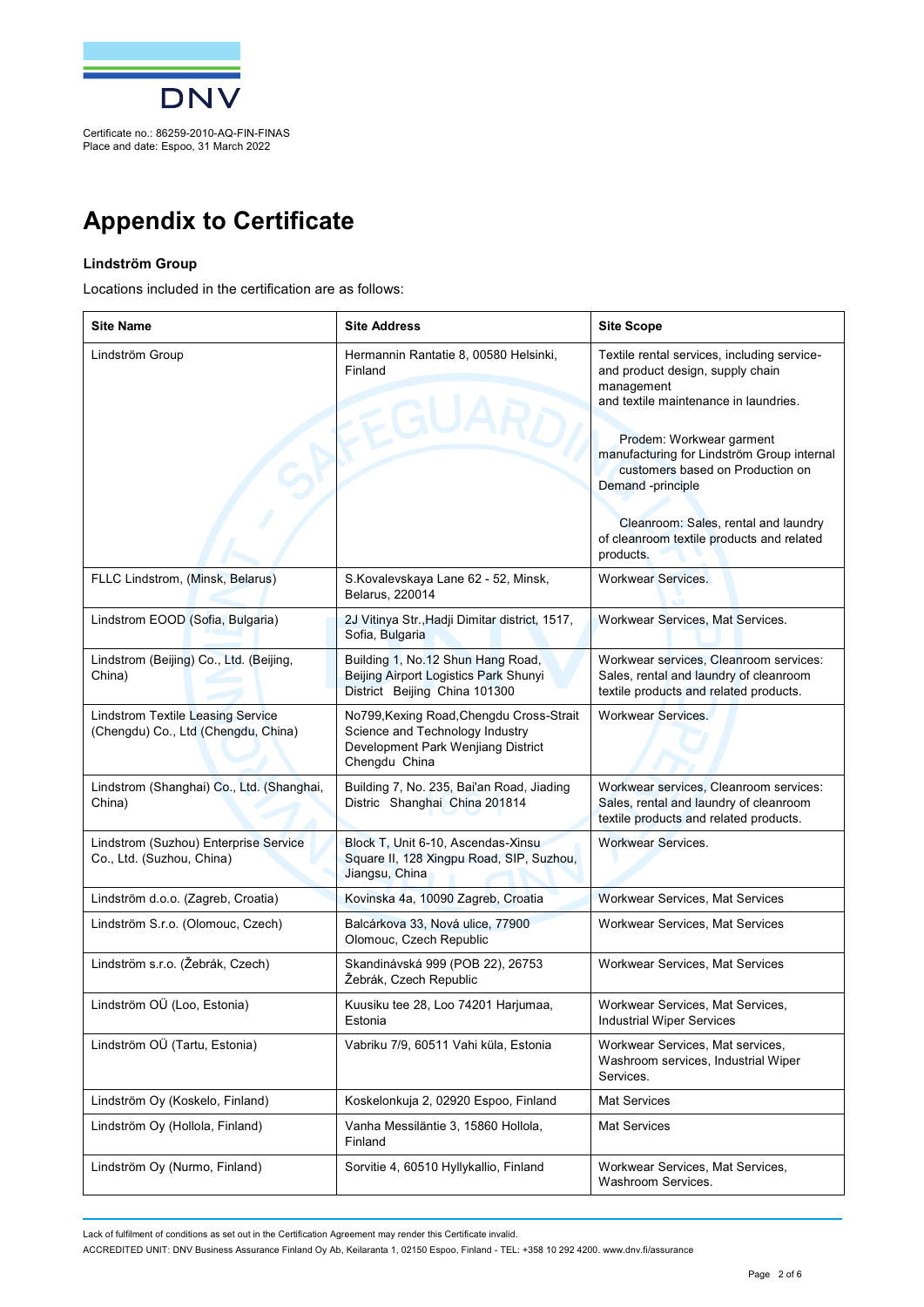

| <b>Site Name</b>                                               | <b>Site Address</b>                                                                            | <b>Site Scope</b>                                                                                                                                                              |
|----------------------------------------------------------------|------------------------------------------------------------------------------------------------|--------------------------------------------------------------------------------------------------------------------------------------------------------------------------------|
| Lindström Oy (Hämeenlinna, Finland)                            | Paroistentie 5, 13600 Hämeenlinna,<br>Finland                                                  | Workwear Services, Washroom Services,<br>Industrial Wiper Services, Cleanroom<br>services: Sales, rental and laundry of<br>cleanroom textile products and related<br>products. |
| Comforta Oy (Jyväskylä, Finland)                               | Vasarakatu 15, 40320 Jyväskylä, Finland                                                        | Hotel Textile Services, Health Care<br>Services.                                                                                                                               |
| Lindström Oy (Lempäälä, Finland)                               | Mäkikulma 7, 37570 Lempäälä, Finland                                                           | <b>Mat Services</b>                                                                                                                                                            |
| Comforta Oy (Mäntsälä, Finland)                                | Kenkäkalliontie 7, 04600 Mäntsälä, Finland                                                     | <b>Hotel Textile Services</b>                                                                                                                                                  |
| Comforta Oy (Oulu, Finland)                                    | Konetie 33, 90630 Oulu, Finland                                                                | <b>Hotel Textile Services.</b>                                                                                                                                                 |
| Lindström Oy (Oulu, Finland)                                   | Piuhakuja 3, 90630 Oulu, Finland                                                               | Workwear Services, Mat Services,<br>Washroom Services.                                                                                                                         |
| Lindström Oy (Pieksämäki, Finland)                             | Vehkalammentie 11, 76150 Pieksämäki,<br><b>Finland</b>                                         | Mat Services, Washroom Services                                                                                                                                                |
| Comforta Oy (Sodankylä, Finland)                               | Sahamellantie 10, 99600 Sodankylä,<br>Finland                                                  | <b>Hotel Textile Services.</b>                                                                                                                                                 |
| Lindström Oy (Luumäki, Finland)                                | Teollisuustie 14, 54500 Taavetti, Finland                                                      | Workwear Services, Washroom services.                                                                                                                                          |
| Comforta Oy (Tampere, Finland)                                 | Hepolamminkatu 34, 33720 Tampere,<br>Finland                                                   | <b>Hotel Textile Services.</b>                                                                                                                                                 |
| Comforta Oy (Turku, Finland)                                   | Hintsa Knaapin katu 1, 20610 Turku,<br>Finland                                                 | <b>Hotel Textile Services.</b>                                                                                                                                                 |
| Lindström Oy (Turku, Finland)                                  | Vahdontie 15, 20360 Turku, Finland                                                             | Workwear Services, Mat Services,<br>Washroom services.                                                                                                                         |
| Lindström Oy (Vaajakoski, Finland)                             | Puuralantie 8, 40800 Vaajakoski, Finland                                                       | <b>Workwear Services</b>                                                                                                                                                       |
| Lindström Oy (Koivuhaka, Finland)                              | Sinikellontie 1, 01300 Vantaa, Finland                                                         | Workwear Services, Restaurant Textile<br>Services.                                                                                                                             |
| Comforta Oy (Koivuhaka, Finland)                               | Sinikellontie 1, 01300 Vantaa, Finland                                                         | <b>Hotel Textile Services.</b>                                                                                                                                                 |
| Lindström Åland Ab (Mariehamn, Finland)                        | Golbyvägen 6, 22100 Mariehamn, Åland,<br>Finland                                               | Hotel Textile Services, Workwear Services                                                                                                                                      |
| Lindström Prodem Hungary KFT<br>(Kazincbarcika, Hungary)       | 3700 Kazincbarcika, Bercsényi u. 4,<br>Hungary                                                 | Prodem: Workwear garment<br>manufacturing for Lindström Group internal<br>customers based on Production on<br>Demand - principle.                                              |
| Lindström Kft. (Budapest, Hungary)                             | 1095 Budapest, Gubacsi út 32, Hungary                                                          | Workwear Services, Mat Services.                                                                                                                                               |
| Lindström Kft. (Székesfehérvár, Hungary)                       | 8000 Székesfehérvár, Gellért újsor 12,<br>Hungary                                              | <b>Workwear Services</b>                                                                                                                                                       |
| Lindström Kft. (Törökszentmiklós,<br>Hungary)                  | 5200 Törökszentmiklós, Dózsa György út<br>60, Hungary                                          | Workwear Services, Mat sevrices.                                                                                                                                               |
| Lindstrom Services India Private Limited<br>(Bengaluru, India) | No.242-A, Bommasandra Industrial Area,<br>Phase III, Bommasandra, Bengaluru -<br>560099, India | Workwear Services.                                                                                                                                                             |
| Lindstrom Services India Private Limited<br>(Chennai, India)   | 68A, Dairy Road, Tiny Sector, Sidco<br>Industrial Estate, Ambattur Chennai -<br>600098, India  | <b>Workwear Services.</b>                                                                                                                                                      |
| Lindstrom Services India Private Limited<br>(Delhi, India)     | Plot No. 133 A, DLF Industrial Area, Phase<br>I, Faridabad - 121003, India                     | Workwear Services.                                                                                                                                                             |

Lack of fulfilment of conditions as set out in the Certification Agreement may render this Certificate invalid. ACCREDITED UNIT: DNV Business Assurance Finland Oy Ab, Keilaranta 1, 02150 Espoo, Finland - TEL: +358 10 292 4200. [www.dnv.fi/assurance](http://www.dnv.fi/assurance)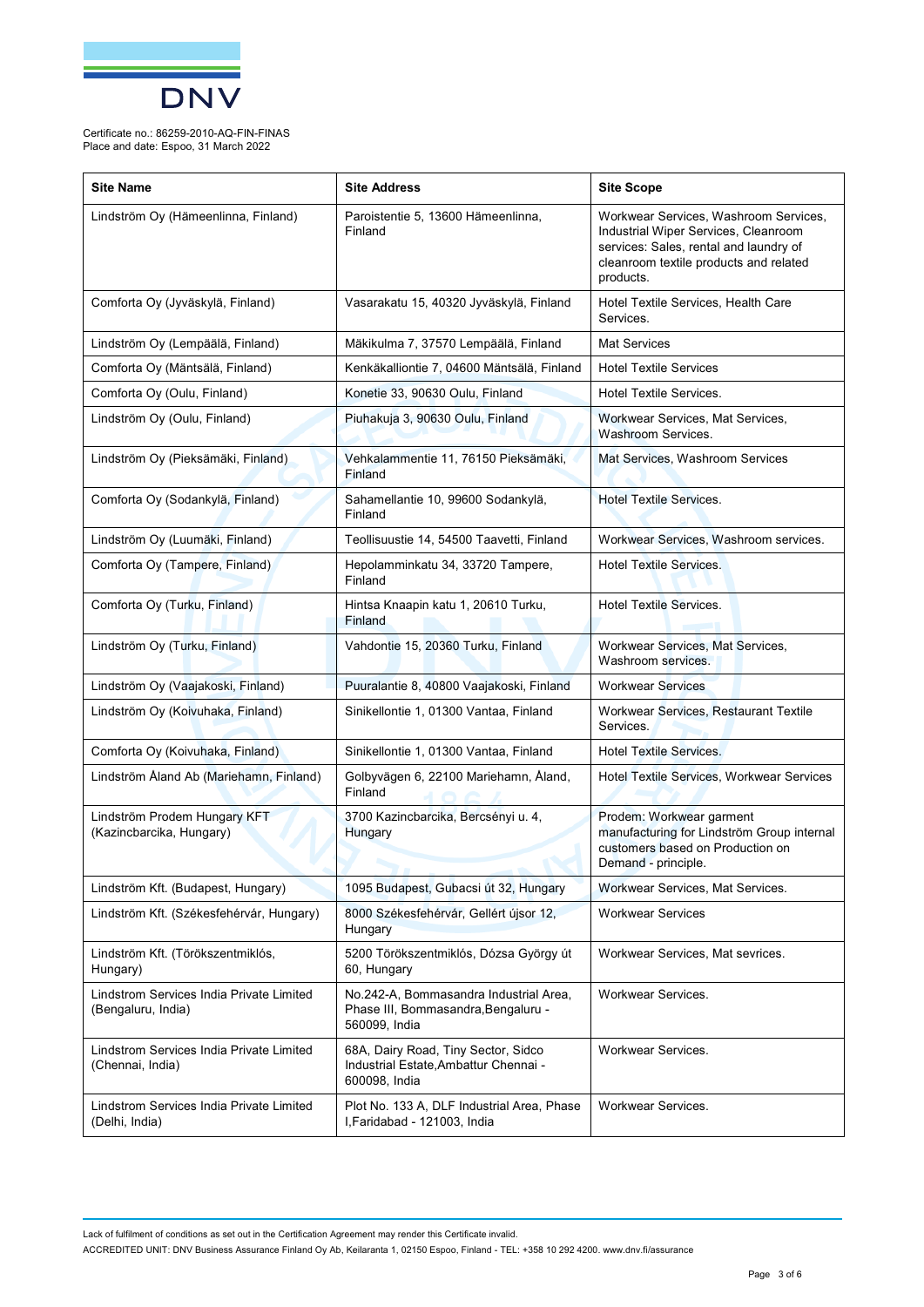

| <b>Site Name</b>                                               | <b>Site Address</b>                                                                                                                                                    | <b>Site Scope</b>                                                                                                                 |
|----------------------------------------------------------------|------------------------------------------------------------------------------------------------------------------------------------------------------------------------|-----------------------------------------------------------------------------------------------------------------------------------|
| Lindstrom Services India Private Limited<br>(Kolkata, India)   | JL No. 27, Village & Mouza Biprannapara<br>Domjur Andul Road P.O. - Begri, P.S.<br>Domjur Dist - Howrah West<br>Bengal, Kolkata, West Bengal - 711411<br>700136, India | Workwear Services.                                                                                                                |
| Lindstrom Services India Private Limited<br>(Mumbai, India)    | Plot No. A-323, Mahape, M.I.D.C, T.T.C<br>Industrial area, Near Mahape Bus<br>Depot, Navi Mumbai, Maharashtra -<br>400706, India                                       | <b>Workwear Services</b>                                                                                                          |
| Lindstrom Services India Private Limited<br>(Hyderabad, India) | Plot No.5, Survey no's 716/A, 719, 720, 721,<br>&721/A, Opposite IDPL company, Mumbai<br>Highway, Kukatpally, Hyderabad,<br>Telangana - 500037, India                  | Workwear Services.                                                                                                                |
| Lindstrom Services India Private Limited<br>(Panchkula, India) | Plot No. 11, HSIIDC Industrial Area Alipur,<br>Barwala, District, Panchkula - 134118,<br>India                                                                         | <b>Workwear Services</b>                                                                                                          |
| Lindstrom Services India Private Limited<br>(Vadodara, India)  | 931, Makarpura GIDC, Vadodara, Gujarat -<br>390010, India                                                                                                              | <b>Workwear Services.</b>                                                                                                         |
| Lindstrom Services India Private Limited<br>(Vizag, India)     | Plot No 62, Industrial Park, Lankelapalem,<br>Parwada, Visakhaptnam, Andhra Pradesh -<br>531021, India                                                                 | <b>Workwear Services.</b>                                                                                                         |
| Lindstrom Services India Private Limited<br>(Pune, India)      | Old Gat No. 2962 to 2968, New Gat No.<br>1990 to 1997, WMDC Industrial area,<br>Ambethan Road, Chakan, Pune,<br>Maharastra - 410501, India                             | Workwear Services, Clean room services:<br>Sales, rental and laundry of cleanroom<br>textile products and related products.       |
| Lindström Services Private Ltd. (Tinsukia,<br>India)           | Old Ford Showroom, Court Road,<br>BesideUdyogBhawan, Borguri<br>Industrial, Tinsukia Assam - 786125, India                                                             | Workwear Services.                                                                                                                |
| Lindstrom LLP (Almaty, Kazakhstan)                             | 68A Ryskulova Ave., Almaty, Kazakhstan,<br>050050                                                                                                                      | <b>Workwear services</b>                                                                                                          |
| Lindstrom SIA (Pinki, Latvia)                                  | Meistaru iela 4, Piņķi, Babītes pagasts,<br>Babītes novads, LV-2107, Riga, Latvia                                                                                      | Workwear Services, Mat Services,<br>Industrial Wiper Services.                                                                    |
| Lindström Prodem SIA (Tukums, Latvia)                          | Melnezera iela3, Tukums, Tukuma nov.,<br>LV-3101, Latvia                                                                                                               | Prodem: Workwear garment<br>manufacturing for Lindström Group internal<br>customers based on Production on<br>Demand - principle. |
| UAB Lindstrom (Klaipeda, Lithuania)                            | Pramones st. 7, LT-94102, Klaipeda,<br>Lithuania                                                                                                                       | Workwear Services, Mat Services,<br>Industrial Wiper Services.                                                                    |
| UAB Lindstrom (Vilnius, Lithuania)                             | Savanorių pr. 183, LT-02300, Vilnius,<br>Lithuania                                                                                                                     | Workwear Services, Mat Services,<br>Industrial wiper services, Washroom<br>services                                               |
| Lindstrom South Korea (Seongnam-si,<br>South-Korea)            | 15 Dongwon-ro, Bundang-gu, Seongnam-<br>si, 463-490, Korea                                                                                                             | Workwear services                                                                                                                 |
| Lindström Sp z.o.o. (Warsaw, Poland)                           | UI. Marywilska 34, 03-228 Warszawa,<br>Poland                                                                                                                          | Workwear Services, Mat Services.                                                                                                  |
| Lindström S.R.L. (Bucharest, Romania)                          | Bucharest, str. Drumul intre Tarlale nr 160-<br>174, complex Apollo, corp D, parter, sector<br>3, 032982, Bucharest, Romania                                           | Workwear Services, Mat Services.                                                                                                  |
| OOO Lindström (Ekaterinburg, Russia)                           | pl. Pervoy Pyatiletki lit. 95, Ekaterinburg,<br>Russian Federation, 620017                                                                                             | Workwear Services, Mat Services.                                                                                                  |
| OOO Lindström (Novosibirsk Russia)                             | Bogdana Khmel'nitskogo st.103,<br>Novosibirsk, Russian Federation, 630027                                                                                              | <b>Workwear Services</b>                                                                                                          |

Lack of fulfilment of conditions as set out in the Certification Agreement may render this Certificate invalid.

ACCREDITED UNIT: DNV Business Assurance Finland Oy Ab, Keilaranta 1, 02150 Espoo, Finland - TEL: +358 10 292 4200. [www.dnv.fi/assurance](http://www.dnv.fi/assurance)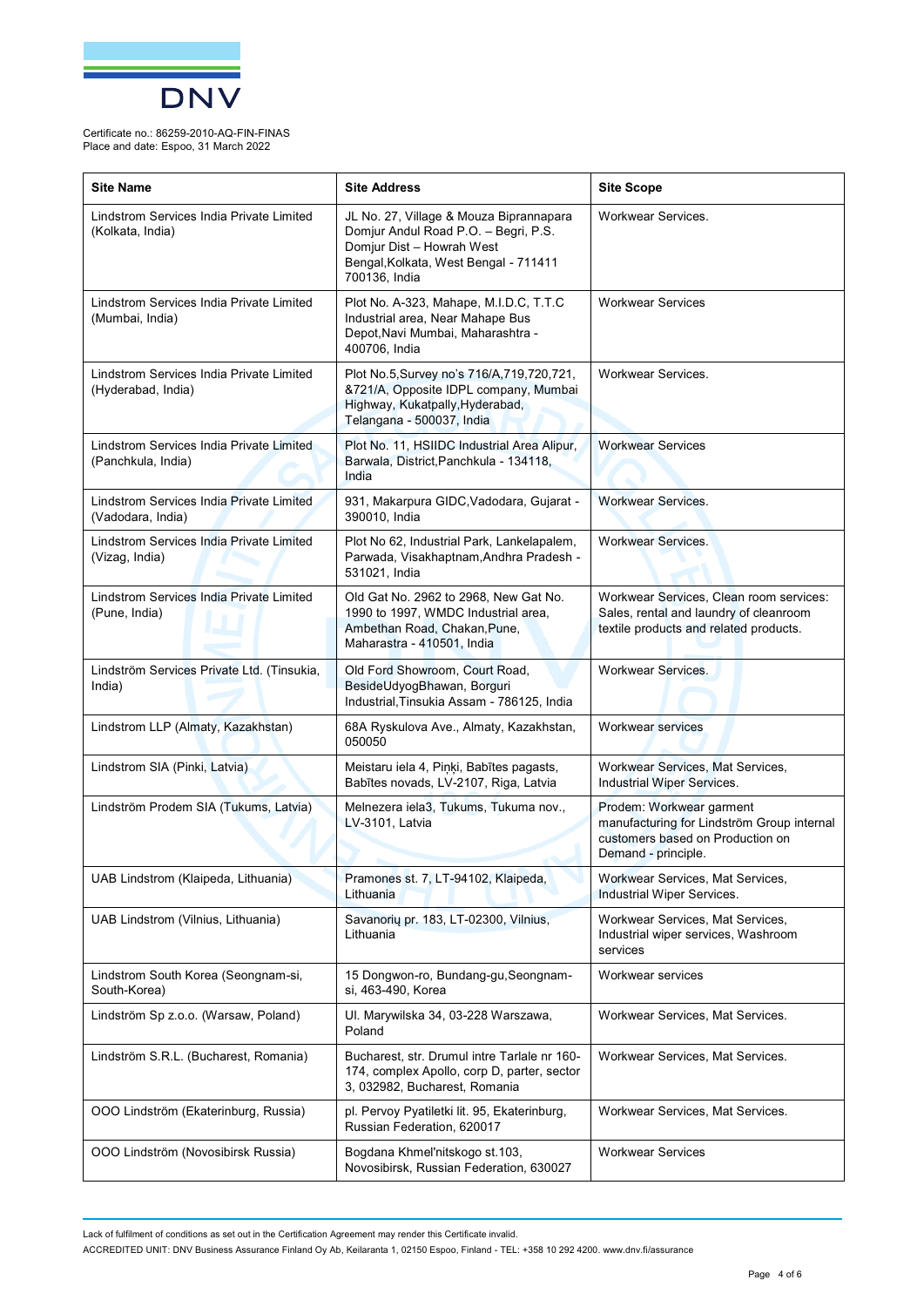

| <b>Site Name</b>                                  | <b>Site Address</b>                                                                                                      | <b>Site Scope</b>                                                                                                                           |
|---------------------------------------------------|--------------------------------------------------------------------------------------------------------------------------|---------------------------------------------------------------------------------------------------------------------------------------------|
| OOO Lindström (Novosibirsk, Russia)               | Promy'shlennaya st. 6,4, Ozyormy'j pos.<br>Novosibirskaya obl., Novosibirsk, Russian<br>Federation, 630040               | <b>Mat Services</b>                                                                                                                         |
| OOO Lindström (Moscow, Russia)                    | poselenie Mosrentgen, p. zavoda<br>Mosrentgen, 12, Moscow, Russian<br>Federation, 108820                                 | Workwear Services, Mat Services.                                                                                                            |
| OOO Lindström (Kazan, Russia)                     | Laishevskij raion, ul. Airport 5, Kazan,<br>Russian Federation, 420017                                                   | <b>Workwear Services, Mat Services</b>                                                                                                      |
| OOO Lindström (St. Petersburg North,<br>Russia)   | Sestroretsk, ul. Voskova 2, St. Petersburg,<br>Russian Federation, 197706                                                | Mat Services, Hotel Textile Services,<br>Restauran Textile Services.                                                                        |
| OOO Lindström (St. Petersburg Pushkin,<br>Russia) | Pushkin, Tinkov per. 7, liter A, St<br>Petersburg, Russian Federation, 196603                                            | Workwear Services, Mat Services,<br>Cleanroom services: Sales, rental and<br>laundry of cleanroom textile products and<br>related products. |
| OOO Lindström (St. Petersburg South,<br>Russia)   | Sofijskaja UI 8, Block 1, Liter B, Premises<br>2N, St. Petersburg, Russian Federation,<br>192236                         | Workwear Services, Mat Services.                                                                                                            |
| OOO Lindström (Rostov, Russia)                    | ul. Traktornaya 54, building B, Rostov-on<br>Don, Russian Federation, 344064                                             | Workwear Services, Mat Services.                                                                                                            |
| OOO Lindström (Voronezh, Chernozemje<br>Russia)   | Bogdana Khmelnitskogo, 18,2, Voronezh,<br>Russian Federation, 394010                                                     | <b>Mat Services</b>                                                                                                                         |
| Lindstrom d.o.o., (Belgrade, Serbia)              | Mihajla Pupina 2, 22310, Šimanovci,<br>Serbia                                                                            | Workwear Services, Mat Services                                                                                                             |
| Lindstrom d.o.o. (Logatec, Slovenia)              | Obrtna cona Logatec 29, 1370, Logatec,<br>Slovenia                                                                       | Workwear Services, Mat Services.                                                                                                            |
| Lindström s.r.o. (Trnava, Slovakia)               | Oresianska cesta 3, SK-91701 Trnava,<br>Slovak Republic                                                                  | <b>Workwear Services, Mat Services</b>                                                                                                      |
| Lindström Services AB (Jönköping,<br>Sweden)      | Mogölsvägen 6, 555 93, Jönköping,<br>Sweden                                                                              | <b>Workwear services</b>                                                                                                                    |
| Comforta Ab (Jönköping, Sweden)                   | Mogölsvägen 6, SE-555 93, Jönköping,<br>Sweden                                                                           | Hotel Textile Services, Restaurant Textile<br>Services.                                                                                     |
| Comforta AB (Malmö, Sweden)                       | Öckerögatan 2, SE-21124, Malmö,<br>Sweden                                                                                | Hotel Textile Services, Restaurant Textile<br>Services.                                                                                     |
| Lindström Services AB (Malmö, Sweden)             | Öckerögatan 2, SE-21124, Malmö,<br>Sweden                                                                                | <b>Workwear services</b>                                                                                                                    |
| Comforta AB (Stockholm, Sweden)                   | Strömsätragränd 2, SE-12735,<br>Skärholmen, Sweden                                                                       | Hotel Textile Services, Restaurant Textile<br>Services.                                                                                     |
| Lindström Services AB (Skärholmen,<br>Sweden)     | Strömsätragränd 2, SE-12735,<br>Skärholmen, Sweden                                                                       | <b>Workwear Services</b>                                                                                                                    |
| Lindstrom Turkey (Kocaeli, Turkey)                | Marmara Geri Dönüşümcüler Sanayi<br>Sitesi, Sekerpinar mahallesi Turqut sokak<br>No:5 - 41420 Çayırova- Kocaeli - Turkey | Workwear Services, Mat Services                                                                                                             |
| Lindström TOV (Kiev, Ukraine)                     | Viskoznaya street, 8, 02094, Kiev, Ukraine                                                                               | Workwear Services, Mat services                                                                                                             |
| Lindström Ltd. (Bedford, United Kingdom)          | 6 Caxton Park, Bedford, MK41 OTY, United<br>Kingdom                                                                      | <b>Workwear Services</b>                                                                                                                    |
| Lindstrom Ltd (Bradfrod, United Kingdom)          | Bulmer & Lumb Industrial Estate, Royds<br>Halls Lane, Bradford, BD6 2NE, United<br>Kingdom                               | Industrial Wiper Services.                                                                                                                  |
| Lindström Ltd. (Horsham, United Kingdom)          | Unit C, North Heath Lane Industrial<br>Estate, Horsham, RH12 5QE, United<br>Kingdom                                      | Industrial wiper services                                                                                                                   |

Lack of fulfilment of conditions as set out in the Certification Agreement may render this Certificate invalid.

ACCREDITED UNIT: DNV Business Assurance Finland Oy Ab, Keilaranta 1, 02150 Espoo, Finland - TEL: +358 10 292 4200. [www.dnv.fi/assurance](http://www.dnv.fi/assurance)